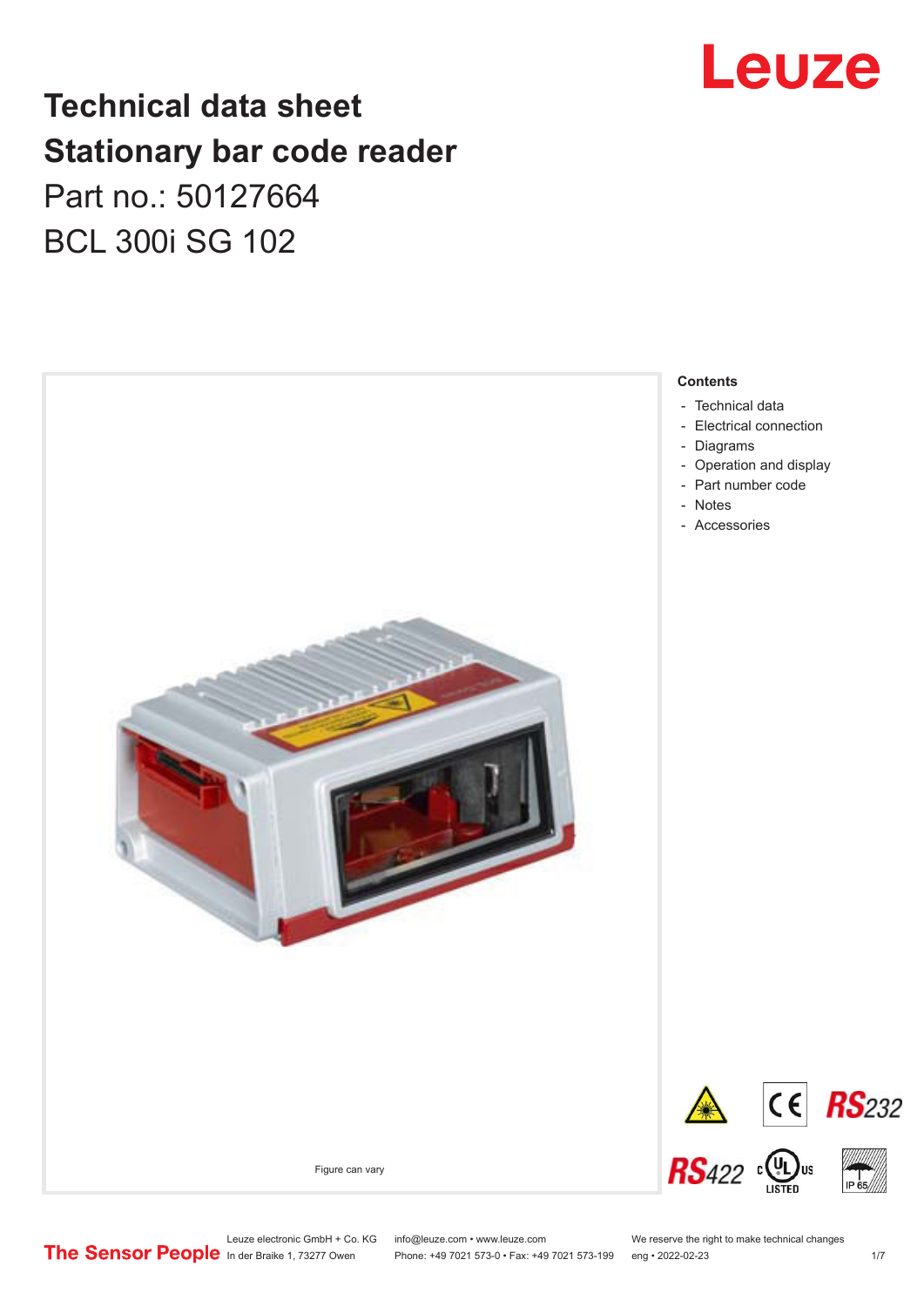#### <span id="page-1-0"></span>**Technical data**

#### **Basic data**

| <b>Series</b>                                     | <b>BCL 300i</b>                    |
|---------------------------------------------------|------------------------------------|
| <b>Functions</b>                                  |                                    |
| <b>Functions</b>                                  | Alignment mode                     |
|                                                   | AutoConfig                         |
|                                                   | AutoControl                        |
|                                                   | AutoReflAct                        |
|                                                   | Code fragment technology           |
|                                                   | <b>LED</b> indicator               |
|                                                   | Reference code comparison          |
|                                                   |                                    |
| <b>Characteristic parameters</b>                  |                                    |
| <b>MTTF</b>                                       | 110 years                          |
| <b>Read data</b>                                  |                                    |
| Code types, readable                              | 2/5 Interleaved                    |
|                                                   | Codabar                            |
|                                                   | Code 128                           |
|                                                   | Code 39                            |
|                                                   | Code 93                            |
|                                                   | <b>EAN 8/13</b>                    |
|                                                   | GS1 Databar Expanded               |
|                                                   | <b>GS1 Databar Omnidirectional</b> |
|                                                   | <b>UPC</b>                         |
| Scanning rate, typical                            | $1,000$ scans/s                    |
|                                                   |                                    |
| <b>Optical data</b>                               |                                    |
| <b>Reading distance</b>                           | 80  430 mm                         |
| <b>Light source</b>                               | Laser, Red                         |
| Wavelength                                        | 655 nm                             |
| <b>Laser class</b>                                | 1, IEC/EN 60825-1:2014             |
| <b>Transmitted-signal shape</b>                   | Continuous                         |
| Usable opening angle (reading field<br>opening)   | 60°                                |
| <b>Modulus size</b>                               | $0.20.35$ mm                       |
| <b>Reading method</b>                             | Line scanner                       |
| <b>Beam deflection</b>                            | Via rotating polygon wheel         |
| Light beam exit                                   | Front                              |
| <b>Electrical data</b>                            |                                    |
| <b>Protective circuit</b>                         | Polarity reversal protection       |
|                                                   |                                    |
| Performance data                                  |                                    |
| Supply voltage U <sub>B</sub>                     | 18  30 V, DC                       |
| Power consumption, max.                           | 4.5 W                              |
|                                                   |                                    |
| Inputs/outputs selectable<br>Output current, max. | 60 mA                              |
| Number of inputs/outputs selectable 2 Piece(s)    |                                    |
| Input current, max.                               | 8 mA                               |
|                                                   |                                    |
| <b>Interface</b>                                  |                                    |
| <b>Type</b>                                       | RS 232, RS 422                     |



| <b>RS 232</b>                                                                                               |                                                   |
|-------------------------------------------------------------------------------------------------------------|---------------------------------------------------|
| <b>Function</b>                                                                                             | Process                                           |
| <b>Transmission speed</b>                                                                                   | 4,800  115,200 Bd                                 |
| Data format                                                                                                 | Adjustable                                        |
| <b>Start bit</b>                                                                                            | 1                                                 |
| Data bit                                                                                                    | 7,8                                               |
| Stop bit                                                                                                    | 1.2                                               |
| <b>Parity</b>                                                                                               | Adjustable                                        |
| <b>Transmission protocol</b>                                                                                | <stx><data><cr><lf></lf></cr></data></stx>        |
| Data encoding                                                                                               | <b>ASCII</b>                                      |
|                                                                                                             |                                                   |
| <b>RS 422</b>                                                                                               |                                                   |
| <b>Function</b>                                                                                             | Process                                           |
| <b>Transmission speed</b>                                                                                   | 4,800  115,200 Bd                                 |
| Data format                                                                                                 | Adjustable                                        |
| <b>Start bit</b>                                                                                            | 1                                                 |
| Data bit                                                                                                    | 7, 8 data bits                                    |
| Stop bit                                                                                                    | 1, 2 stop bits                                    |
| <b>Transmission protocol</b>                                                                                | Adjustable                                        |
| Data encoding                                                                                               | <b>ASCII</b>                                      |
| Connection                                                                                                  |                                                   |
|                                                                                                             |                                                   |
| <b>Number of connections</b>                                                                                | 1 Piece(s)                                        |
|                                                                                                             |                                                   |
| <b>Connection 1</b><br><b>Function</b>                                                                      | <b>BUS OUT</b>                                    |
|                                                                                                             | Data interface                                    |
|                                                                                                             | PWR / SW IN / OUT                                 |
|                                                                                                             | Cable with Sub-D, It is essential to use a        |
| <b>Type of connection</b>                                                                                   | connection unit when commissioning the<br>device. |
| <b>Cable length</b>                                                                                         | 200 mm                                            |
| <b>Type</b>                                                                                                 | Male                                              |
| No. of pins                                                                                                 | $15 - pin$                                        |
| Mechanical data                                                                                             |                                                   |
|                                                                                                             | Cubic                                             |
| Design<br>Dimension (W x H x L)                                                                             | 107 mm x 44 mm x 68 mm                            |
| <b>Housing material</b>                                                                                     | Metal                                             |
| <b>Metal housing</b>                                                                                        | Diecast aluminum                                  |
| Lens cover material                                                                                         | Glass                                             |
| Net weight                                                                                                  | 370 g                                             |
| <b>Housing color</b>                                                                                        |                                                   |
|                                                                                                             |                                                   |
|                                                                                                             | Red                                               |
|                                                                                                             | Silver                                            |
| <b>Type of fastening</b>                                                                                    | Dovetail grooves                                  |
|                                                                                                             | Fastening on back                                 |
|                                                                                                             | Via optional mounting device                      |
| <b>Operation and display</b>                                                                                |                                                   |
| Type of display                                                                                             | LED                                               |
| <b>Number of LEDs</b>                                                                                       | 2 Piece(s)                                        |
| Type of configuration                                                                                       | Via web browser                                   |
| <b>Environmental data</b>                                                                                   |                                                   |
|                                                                                                             | 040 °C                                            |
|                                                                                                             | $-2070 °C$                                        |
| Ambient temperature, operation<br>Ambient temperature, storage<br><b>Relative humidity (non-condensing)</b> | 090%                                              |

Leuze electronic GmbH + Co. KG info@leuze.com • www.leuze.com We reserve the right to make technical changes In der Braike 1, 73277 Owen Phone: +49 7021 573-0 • Fax: +49 7021 573-199 eng • 2022-02-23 2/7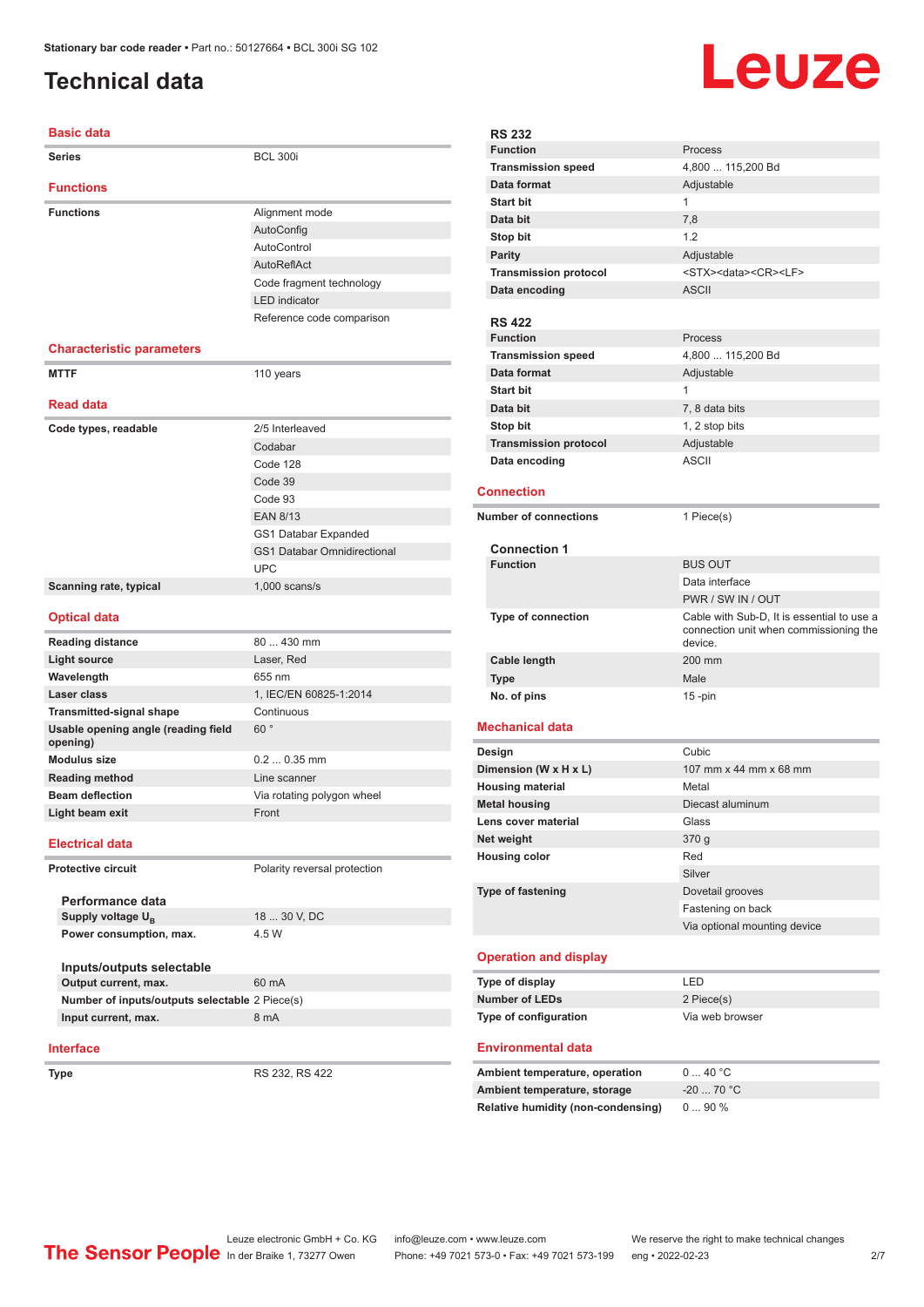### <span id="page-2-0"></span>**Technical data**

# Leuze

#### **Certifications**

| Degree of protection                                               | IP 65                    |
|--------------------------------------------------------------------|--------------------------|
| <b>Protection class</b>                                            | $\mathbf{III}$           |
| <b>Certifications</b>                                              | c UL US                  |
| Test procedure for EMC in accordance EN 55022                      |                          |
| with standard                                                      | EN 61000-4-2, -3, -4, -6 |
| Test procedure for shock in<br>accordance with standard            | IEC 60068-2-27, test Ea  |
| Test procedure for continuous shock<br>in accordance with standard | IEC 60068-2-29, test Eb  |
| Test procedure for vibration in<br>accordance with standard        | IEC 60068-2-6, test Fc   |

#### **Classification**

| <b>Customs tariff number</b> | 84719000 |
|------------------------------|----------|
| <b>ECLASS 5.1.4</b>          | 27280102 |
| <b>ECLASS 8.0</b>            | 27280102 |
| <b>ECLASS 9.0</b>            | 27280102 |
| ECLASS 10.0                  | 27280102 |
| ECLASS 11.0                  | 27280102 |
| ECLASS 12.0                  | 27280102 |
| <b>ETIM 5.0</b>              | EC002550 |
| <b>ETIM 6.0</b>              | EC002550 |
| <b>ETIM 7.0</b>              | EC002550 |

## **Electrical connection**

#### **Connection 1**

| <b>Function</b>           | <b>BUS OUT</b>                                                             |
|---------------------------|----------------------------------------------------------------------------|
|                           | Data interface                                                             |
|                           | PWR / SW IN / OUT                                                          |
| <b>Type of connection</b> | Cable with Sub-D                                                           |
| <b>Type of connection</b> | It is essential to use a connection unit when<br>commissioning the device. |
| Cable length              | 200 mm                                                                     |
| <b>Type</b>               | Male                                                                       |
| No. of pins               | $15$ -pin                                                                  |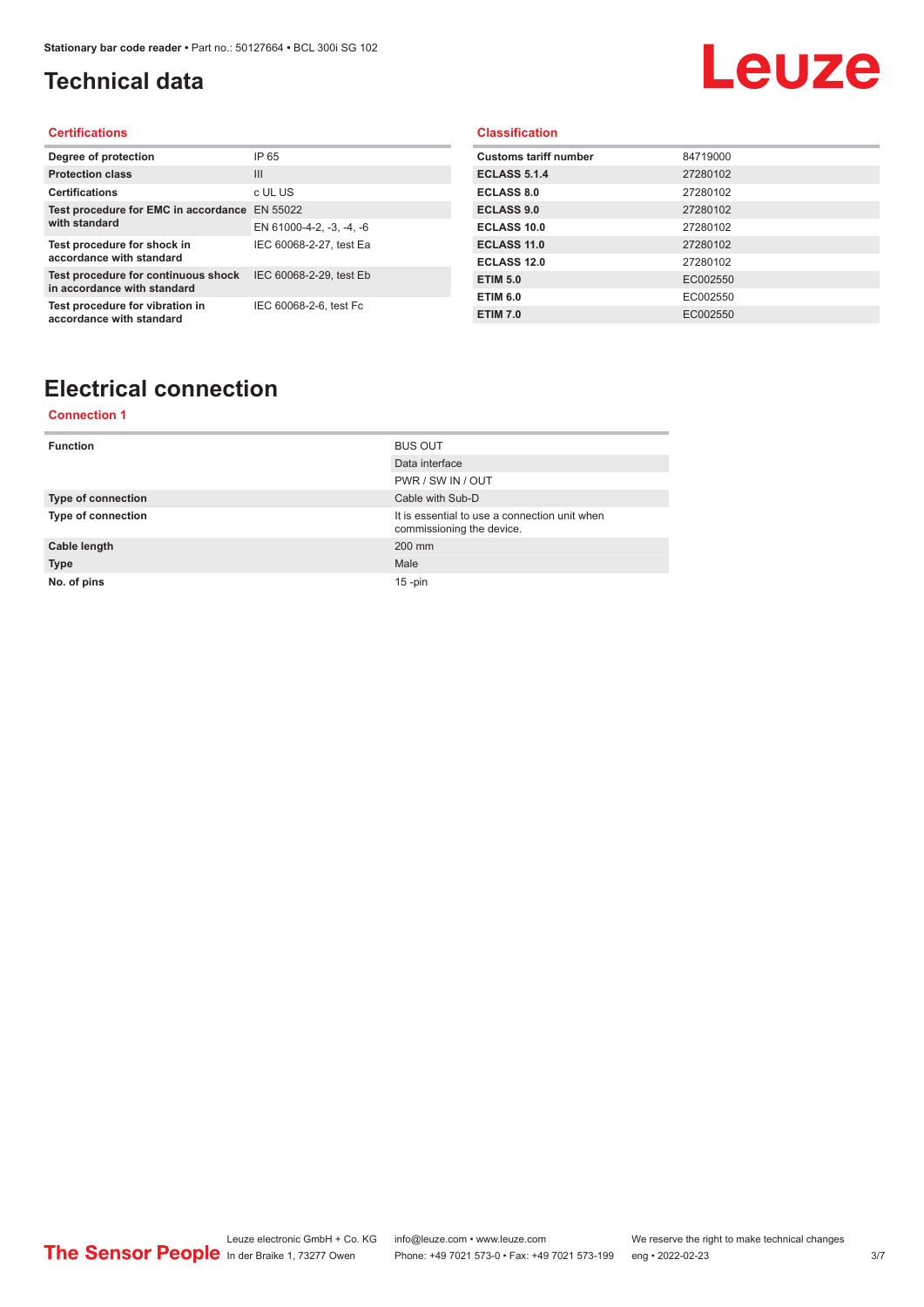#### <span id="page-3-0"></span>**Diagrams**

# Leuze

Reading field curve



x Reading field distance [mm]

y Reading field width [mm]

## **Operation and display**

| <b>LED</b>    |                         | <b>Display</b>                        | <b>Meaning</b>                  |
|---------------|-------------------------|---------------------------------------|---------------------------------|
|               | <b>PWR</b>              | Green, flashing                       | Device ok, initialization phase |
|               |                         | Green, continuous light               | Device OK                       |
|               |                         | Green, briefly off - on               | Reading successful              |
|               |                         | green, briefly off - briefly red - on | Reading not successful          |
|               |                         | Orange, continuous light              | Service mode                    |
|               |                         | Red, flashing                         | Device OK, warning set          |
|               |                         | Red, continuous light                 | Error, device error             |
| $\mathcal{P}$ | <b>BUS</b>              | Green, flashing                       | Initialization                  |
|               | Green, continuous light | Bus operation ok                      |                                 |
|               |                         | Red, flashing                         | Communication error             |
|               |                         | Red, continuous light                 | Bus error                       |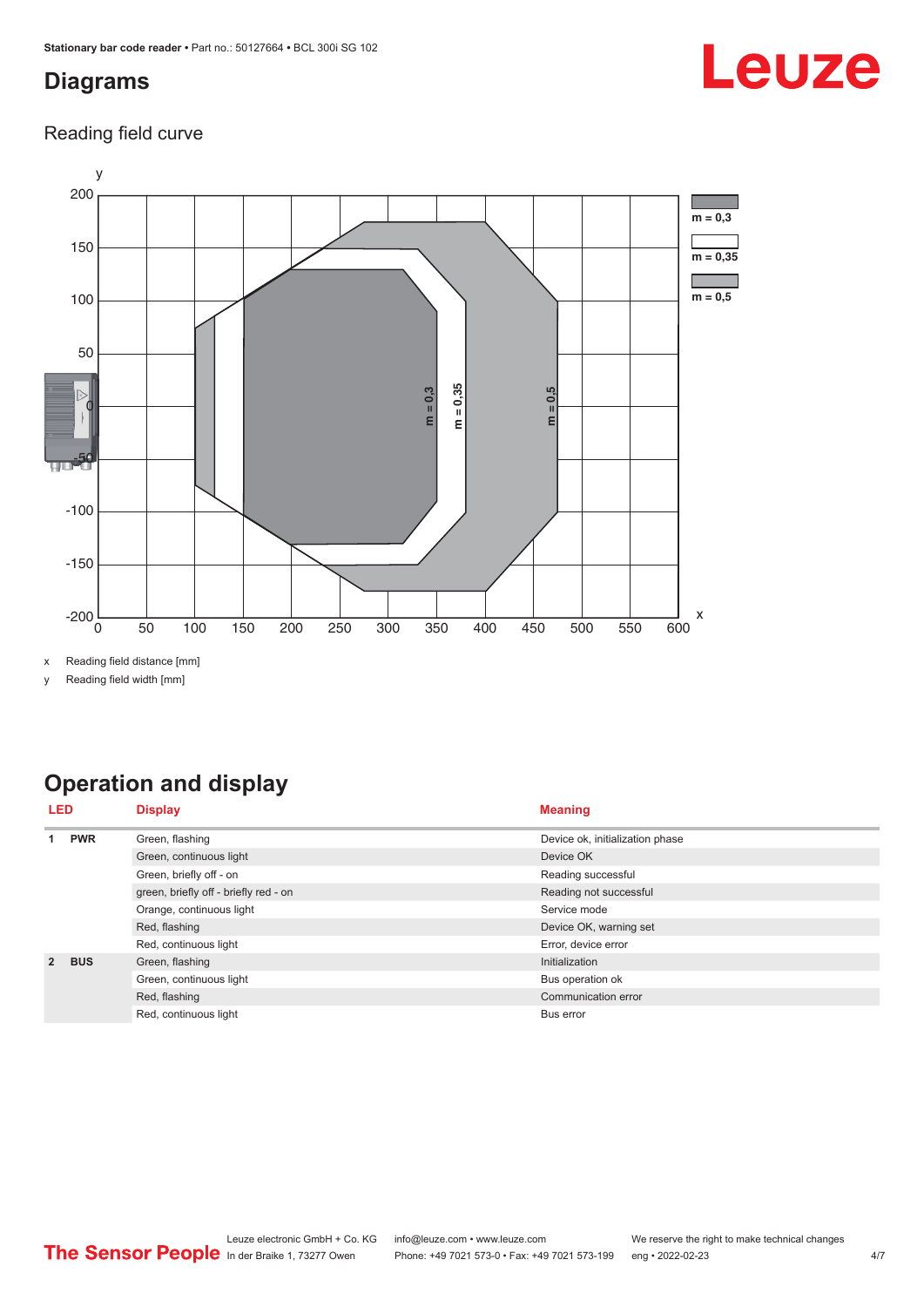#### <span id="page-4-0"></span>**Part number code**

Part designation: **BCL XXXX YYZ AAA BB CCCC**



| <b>BCL</b>  | <b>Operating principle</b><br>BCL: bar code reader                                                                                                                                                                                       |
|-------------|------------------------------------------------------------------------------------------------------------------------------------------------------------------------------------------------------------------------------------------|
| <b>XXXX</b> | Series/interface (integrated fieldbus technology)<br>300i: RS 232 / RS 422 (stand-alone)<br>301i: RS 485 (multiNet slave)<br>304i: PROFIBUS DP<br>308i: EtherNet TCP/IP, UDP<br>338i: EtherCAT<br>348i: PROFINET RT<br>358i: EtherNet/IP |
| YY          | <b>Scanning principle</b><br>S: line scanner (single line)<br>R1: line scanner (raster)<br>O: oscillating-mirror scanner (oscillating mirror)                                                                                            |
| z           | <b>Optics</b><br>N: High Density (close)<br>M: Medium Density (medium distance)<br>F: Low Density (remote)<br>L: Long Range (very large distances)<br>J: ink-jet (depending on the application)                                          |
| <b>AAA</b>  | <b>Beam exit</b><br>100: lateral<br>102: front                                                                                                                                                                                           |
| <b>BB</b>   | <b>Special equipment</b><br>D: With display<br>H: With heating<br>DH: optionally with display and heating<br>P: plastic exit window                                                                                                      |
| CCCC        | <b>Functions</b><br>F007: optimized process data structure                                                                                                                                                                               |
| <b>Note</b> |                                                                                                                                                                                                                                          |



 $\%$  A list with all available device types can be found on the Leuze website at www.leuze.com.

#### **Notes**

**Observe intended use!** Λ  $\%$  This product is not a safety sensor and is not intended as personnel protection.  $\%$  The product may only be put into operation by competent persons.  $\%$  Only use the product in accordance with its intended use.

|  | <b>ATTENTION! LASER RADIATION - CLASS 1 LASER PRODUCT</b>                                                                                                                                                                                                  |
|--|------------------------------------------------------------------------------------------------------------------------------------------------------------------------------------------------------------------------------------------------------------|
|  | The device satisfies the requirements of IEC/EN 60825-1:2014 safety requlations for a product of laser class 1 and complies with 21 CFR 1040.10 except<br>for conformance with IEC 60825-1 Ed. 3., as described in Laser Notice No. 56, dated May 8, 2019. |
|  | $\&$ Observe the applicable statutory and local laser protection regulations.                                                                                                                                                                              |
|  | $\%$ The device must not be tampered with and must not be changed in any way.<br>There are no user-serviceable parts inside the device.<br>Repairs must only be performed by Leuze electronic GmbH + Co. KG.                                               |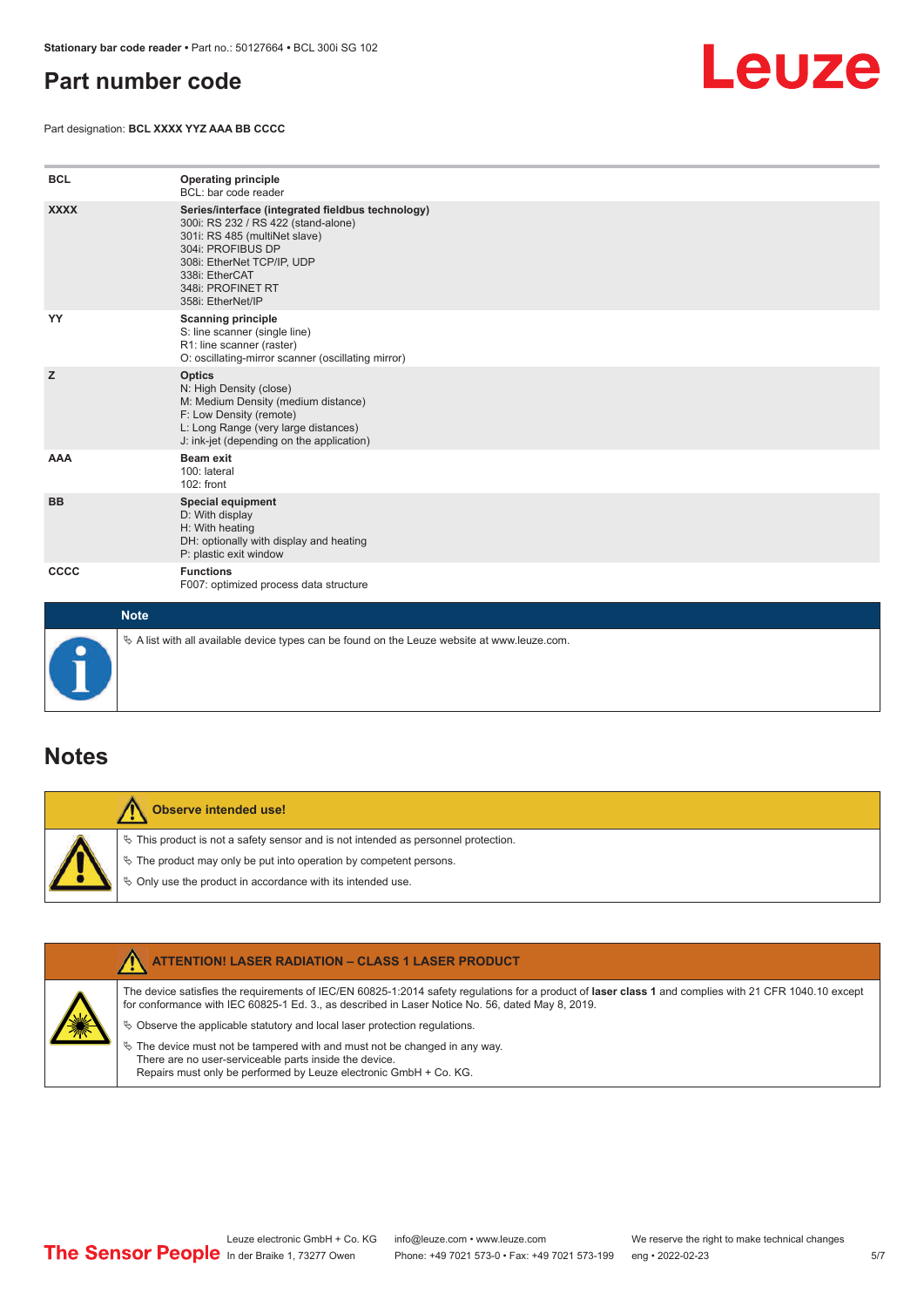#### **Accessories**

# Leuze

## Connection technology - Connection unit

| Part no. | <b>Designation</b> | <b>Article</b>             | <b>Description</b>                                                                  |
|----------|--------------------|----------------------------|-------------------------------------------------------------------------------------|
| 50114369 | MA 100             | Modular connection<br>unit | Interface: RS 232, RS 485<br>Connections: 1 Piece(s)<br>Degree of protection: IP 54 |

#### Connection technology - Connection cables

|                     | Part no. | <b>Designation</b>     | <b>Article</b>   | <b>Description</b>                                                                                                                                         |
|---------------------|----------|------------------------|------------------|------------------------------------------------------------------------------------------------------------------------------------------------------------|
| tulle<br><b>ALL</b> | 50132079 | KD U-M12-5A-V1-<br>050 | Connection cable | Connection 1: Connector, M12, Axial, Female, A-coded, 5-pin<br>Connection 2: Open end<br>Shielded: No<br>Cable length: 5,000 mm<br>Sheathing material: PVC |

#### Connection technology - Interconnection cables

|                                | Part no.   | <b>Designation</b>      | <b>Article</b>        | <b>Description</b>                                                                                                                                                                               |
|--------------------------------|------------|-------------------------|-----------------------|--------------------------------------------------------------------------------------------------------------------------------------------------------------------------------------------------|
|                                | 50114571 * | KB 301-3000             | Interconnection cable | Suitable for interface: RS 232, RS 422, RS 485<br>Connection 1: Socket connector<br>Connection 2: JST ZHR, 10 -pin, 6 -pin<br>Shielded: Yes<br>Cable length: 3,000 mm<br>Sheathing material: PVC |
| e<br>$\frac{1}{\sqrt{3}}$<br>畐 | 50117011   | KB USB A - USB<br>miniB | Service line          | Suitable for interface: USB<br>Connection 1: USB<br>Connection 2: USB<br>Shielded: Yes<br>Cable length: 1,500 mm<br>Sheathing material: PVC                                                      |

\* Necessary accessories, please order separately

#### Connection technology - Connection boxes

| Part no.   | <b>Designation</b> | <b>Article</b>  | <b>Description</b>                                                                                                                    |
|------------|--------------------|-----------------|---------------------------------------------------------------------------------------------------------------------------------------|
| 50116463 * | MK 300             | Connection unit | Suitable for: BCL 300i, BPS 300i<br>Suitable for interface: RS 232<br>Number of connections: 3 Piece(s)<br>Connection: Terminal       |
| 50116468 * | <b>MS 300</b>      | Connection unit | Suitable for: BCL 300i, BPS 300i<br>Suitable for interface: RS 232<br>Number of connections: 3 Piece(s)<br>Connection: Connector, M12 |

\* Necessary accessories, please order separately